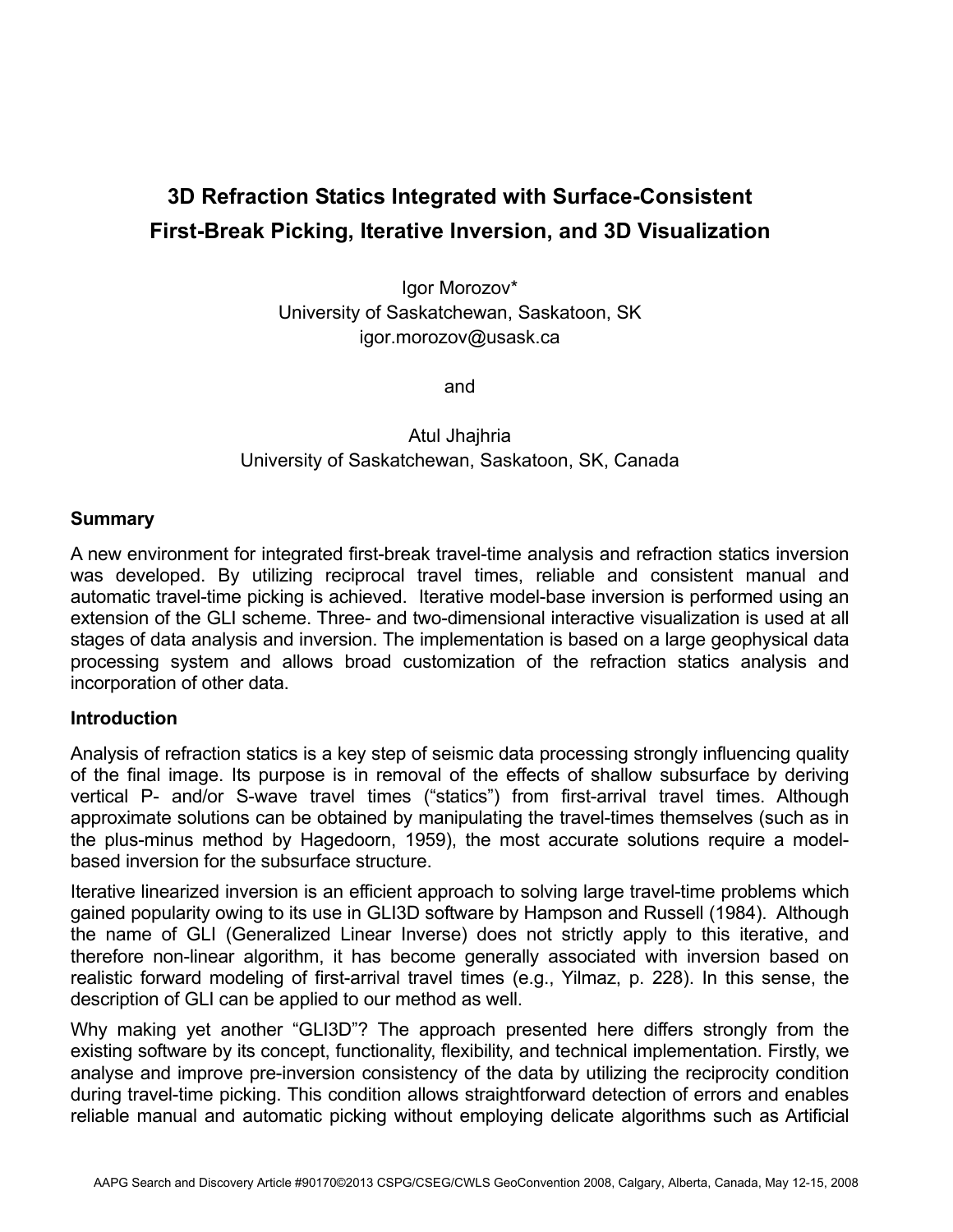Neural Networks. Secondly, we use three-dimensional visualization to provide a number of interactive displays facilitating consistent time picking and model analysis. In the inversion algorithm, we employ midpoint travel times and the tau-p method to automatically generate starting velocity models. We also provide additional quality control tools, such as the standard checkerboard resolution test and chi-squared statistics for assessment of data fit. Finally, instead of a traditional "program," we developed a modular software that allows creating multiple tools tailored for the specifics of the project at hand. This allows integration of the refraction statics inversion with travel-time picking, seismic processing, and also analysis of nearly any other data.

Below, we overview this integrated refraction statics approach while focusing on consistent manual and automatic picking and quality control by using the new 3D visualization capabilities. The inversion method is generally similar to that of Hampson and Russell (1984) and is not discussed here.

#### **Method**

The refraction statics problem is posed as follows. In a layered medium, source-receiver travel times of refracted arrivals  $t_{SR}$  can be modelled by head-wave ray tracing (e.g., Hampson and Russell, 1984). With receivers located at the surface, surface-consistent travel times between locations  $\mathbf{x}_\text{S}$  and  $\mathbf{x}_\text{R}$  can be defined:

$$
t(\mathbf{x}_{S}, \mathbf{x}_{R}) = t_{SR} + t_{u} + t_{S}, \qquad (1)
$$

where  $t_u$  is the shot uphole time, and  $t_s$  is a shot time correction in order to compensate any additional shot time variations that are not accounted for in *tu*. Regardless of the velocity model, these travel-time data should be internally self-consistent; otherwise any residual error is driven into the velocity model. The following procedure outlines the data consistency tests and corrections.

Travel-time reciprocity. For any subsurface model, refracted travel times (1) between any two points on the surface must satisfy the reciprocity condition:

$$
t(\mathbf{x}_s, \mathbf{x}_R) = t(\mathbf{x}_R, \mathbf{x}_s).
$$
 (2)

This condition should be tested and corrected prior to inversion. In our approach, we calculate the reciprocal time misfits between all shot locations *Si* and *Sj* with reciprocal (reversed) recording:

$$
\delta t_{\mathrm{S}i,\mathrm{S}j} = t(\mathbf{x}_{\mathrm{S}i},\mathbf{x}_{\mathrm{S}j}) - t(\mathbf{x}_{\mathrm{S}j},\mathbf{x}_{\mathrm{S}i}) = t_{ui} - t_{uj} + t_{\mathrm{S}i} - t_{\mathrm{S}j}.
$$
\n(3)

The system of equations (3) is strongly over-determined for typical 3D recording and can be solved for parameters  $t<sub>S</sub>$  by using the Least Squares method. As a result, the average travel-time discrepancies between the shots become equal zero. In addition, anomalous values of  $t<sub>S</sub>$  and <sup>δ</sup>*tSi,Sj* can be used for identification of picking errors during the interactive quality control described below.

Interactive assessment and editing. We use interactive tools to integrate first-break picking with data quality control. For shots selected in a survey map (Figure 1b), the picked and reciprocal travel-time surfaces can be compared in 3D views (Figure 1c). This allows quick detection of geometry and picking errors. The time mismatches  $\delta t_{S_i,S_i}$  in eq. (3) are displayed in colour at the positions of reciprocal shots (labelled "rt" in Figure 1b). For any position within the survey, the corresponding "midpoint" first-arrival travel-time curve can also be viewed as a direct indicator of the local velocity structure (Figure 1d). Such travel-time curves are further used in the inversion.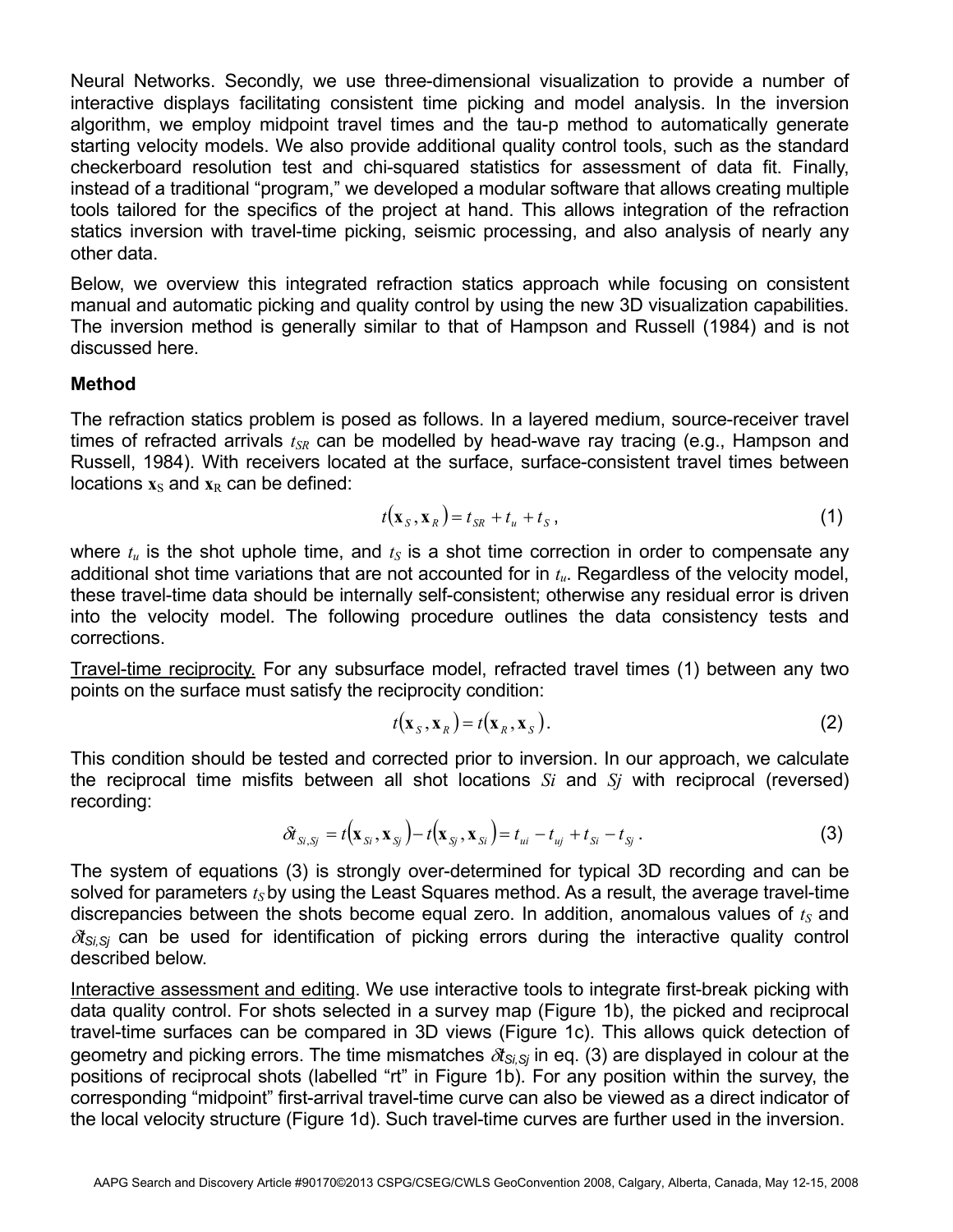Reciprocal time mismatches between all shots in the survey can also be summarized in a single diagram (Figure 2a). By using this diagram, shots with anomalous travel-times (e.g., caused by cycle skipping) can be quickly identified by their characteristic cross-like patterns and corrected. This diagram is also accompanied by a survey map showing the layout of the actual picks in the current shot (Figure 2b) and a travel-time picking dialogue (Figure 2c). To assess the quality of picking and inversion, the user can also apply time reduction (linear moveout corrections) and the current values of statics in this display (Figure 2c).

For guidance in picking a particular shot, travel times from previously picked reciprocal shots can be used. By taking  $x_R$  equal the positions of reciprocal shots in equation (1), one can construct a travel-time surface by interpolating between them. We use Delaunay triangulation to perform this interpolation between the source points (Figure 1c). Therefore, once several "seed" shots have been picked in the vicinity of any given shot, their travel times can be used to approximate the times of this shot with good accuracy, especially at receivers located near the reciprocal shots. These times can also be displayed during travel-picking and serve to control its consistency (Figure 2c).



Figure 1: Interactive travel-time analysis: a) tool Property menu, b) map of selected shot, rt) reciprocal-time mismatch indicators in eq. (3), c) 3D display of shot (tan colour) and reciprocal (red) times, d) vertical traveltime at a midpoint selected in base map b). A 10-shot data subset is used for clarity of display.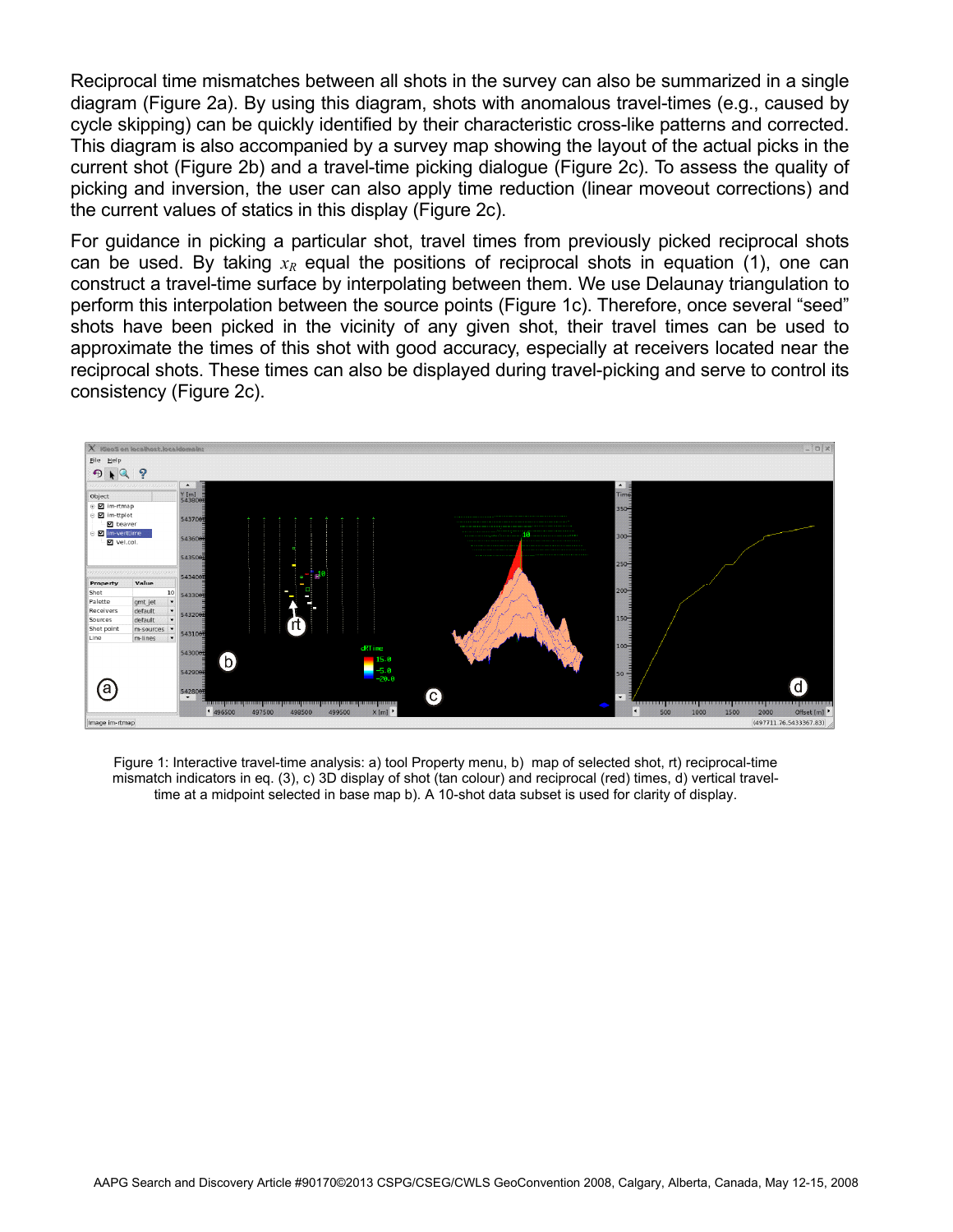

Figure 2: Interactive and automatic surface-consistent travel-time picking: a) reciprocal-time shot mismatch diagram. Colours represent the reciprocal-time misties in eq. (3), b) map of the selected shot with reciprocal-time mistie indicators as in Figure 1b; c) seismic section of the selected line for picking. Shots and lines can be selected from panels a) and b) and time reduction is applied. Reciprocal times from travel-time surfaces (Figure 1) can be used to guide picking.

Automatic picking. Notably, travel-times predicted from reciprocal shots can be sufficiently close to allow their automatic refinement by locating the peak amplitudes in their vicinities. A still better approach consists in "training" the program by interactive selection of a waveform from one shot, which is further cross-correlated with the records in the vicinities of first breaks. In other shots, this "seed" waveform is selected automatically from receivers located near shots that have already been picked. The waveforms collected from each shot record can be saved and used later, for example, for deconvolution.

Automatic surface-consistent first-break picking starts from manual picking of several shots located within one recording swath, plus maybe additionally several shots along the edges of the survey area. The program then starts picking from a shot with the best reciprocal-shot coverage and proceeds until all required records are picked and included in the travel-time dataset.

### **Visualiza**t**ion and Integration with a Processing System**

Three-dimensional (3D) graphics using OpenGL opens new possibilities for improving interaction with the data, resulting in an improved efficiency of the procedure and quality of the inversion. Travel-time surfaces from different shots can be viewed and examined for consistency. Selection of shots and seismic lines for viewing and travel-time picking is performed visually from an interactive base map (Figure 2b). The images can be zoomed, paned, and rotated smoothly, as in most seismic interpretation programs. Many graphical options (colours, lines, fills, palettes) are selectable from context-sensitive goCad-like property menus (Figure 1a). Drop-down menus, status lines and tool tips improve the interpreter's experience.

The design of interactive displays is unusual and takes advantage from integration with a large data processing system (Chubak et al., 2007). The contents of the displays (such as selection of images, objects, and their options in Figures 1 and 2) is performed entirely by the user, in the form of processing flows similar, for example, to those used in ProMAX. Other objects not directly related to the refraction static problem (e.g., base maps, gravity or magnetic models, wells, or seismic cross-sections) can also be included. Note that the images shown above were